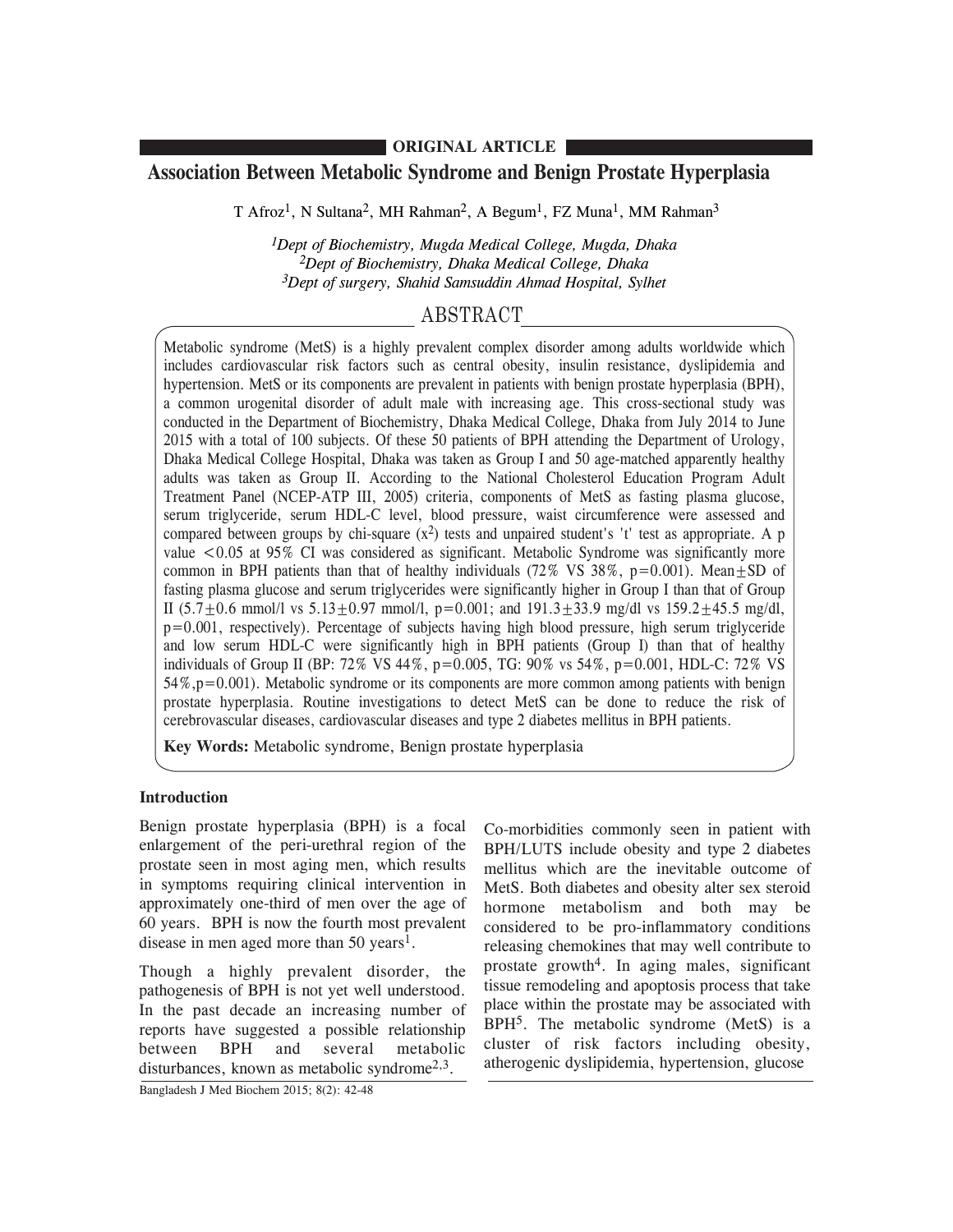Association Between Metabolic Syndromeand Benign Prostate Hyperplasia 43

intolerance and a pro-inflammatory and prothrombotic state that predispose a patient to the risk of developing cardiovascular diseases (CVD), type 2 diabetes mellitus (T2DM), renal failure and stroke<sup>6</sup>. Worldwide, the prevalence of MetS ranges from 10% to 50%. The MetS as a driver of current epidemics of diabetes and cardiovascular diseases which have become a major challenge to public health around the world7. An increasing trend of this syndrome has been observed in Asian population also. One meta-analysis in 2007 had shown that approximately 10% -13% of adult Asian people have Met<sub>S</sub><sup>8</sup>.

A number of expert groups and several organizations have attempted to develop a unifying definition for the metabolic syndrome (MetS) such as WHO, EGIR, NCEP-ATP III. All groups agree on the core components of MetS: obesity, insulin resistance/impaired glucose regulation, dyslipidemia and hypertension, marker of systemic inflammation such as elevated C-reactive protein and autonomic sympathetic over activity9. According to US National Cholesterol Education program, at least three of the following for adult man must be present to identy as having MetS. These are Central obesity:  $WC \ge 102$  cm, Dyslipidemia: TG  $\geq 150$  mg/dl, Dyslipidemia: HDL-C <40 mg/dl, Blood pressure  $\geq 130/85$  mmHg and Fasting plasma glucose  $\geq 6.1$  mmol/l. But for South Asians WC  $\geq$  90 cm for men recommended as a components of Mets by joint venture of WHO and IDF in 2005.

The association between Metabolic Syndrome and BPH has also been studied recently. Noninsulin dependent diabetes mellitus (NIDDM), hypertension, obesity and low level of high density lipoprotein cholesterol (HDL-C) levels constitute risk factors for the development of BPH. Men with fast growing BPH had a higher prevalence of NIDDM, hypertension, elevated fasting insulin level and lower HDL-C level than men with slow growing BPH10.

Several anthropometric measurements have been used to define obesity including waist circumference,

waist to hip ratio and body mass index (BMI). Similar to obesity the relationship between BPH and dyslipidemia has been documented in several studies. Men with BPH had significantly higher total cholesterol, low-density lipoprotein cholesterol (LDL-C) level and lower the level of HDL-C compared to those in men without BPH<sup>11</sup>. This observation suggests that dyslipidemia per se is not sufficient enough to concur with BPH determinism, but the presence of other metabolic derangements, like T2DM, favor the process, because of an unfavorable total and LDL cholesterol particle size and density $12$ .

Hyperglycemia may play a role by increasing cytosolic-free calcium in smooth muscle cells and neural tissue, leading to sympathetic nervous system activation. The IGF pathway may also contribute to the association between insulin resistance and BPH. Insulin shows a structural similarity to IGF-1 and combines with its receptor, which may activate a complex pathway influencing prostate cell growth and proliferation. Alternatively, as insulin level increases, IGF-1 binding protein-1 decreases, thus increasing IGF bioavailability<sup>13</sup>.

The present study was designed in a small group of Bangladeshi population to observe the association of anthropometric and biometrical parameters of metabolic syndrome in patients with benign prostate hyperplasia. However, to our knowledge no such study has yet been done in Bangladesh, though several studies have been done in abroad to establish the association between metabolic syndrome and benign prostate hyperplasia. So this study was designed to see the association of metabolic syndrome with benign prostate hyperplasia which might play some role to reduce the cardiovascular risk in BPH patient by appropriate intervention.

#### **Materials and Method**

This observational cross-sectional study was carried out in the Department of Biochemistry, Dhaka Medical College, Dhaka during the period from July 2014 to June 2015. A total of 100 male subjects selected for the study were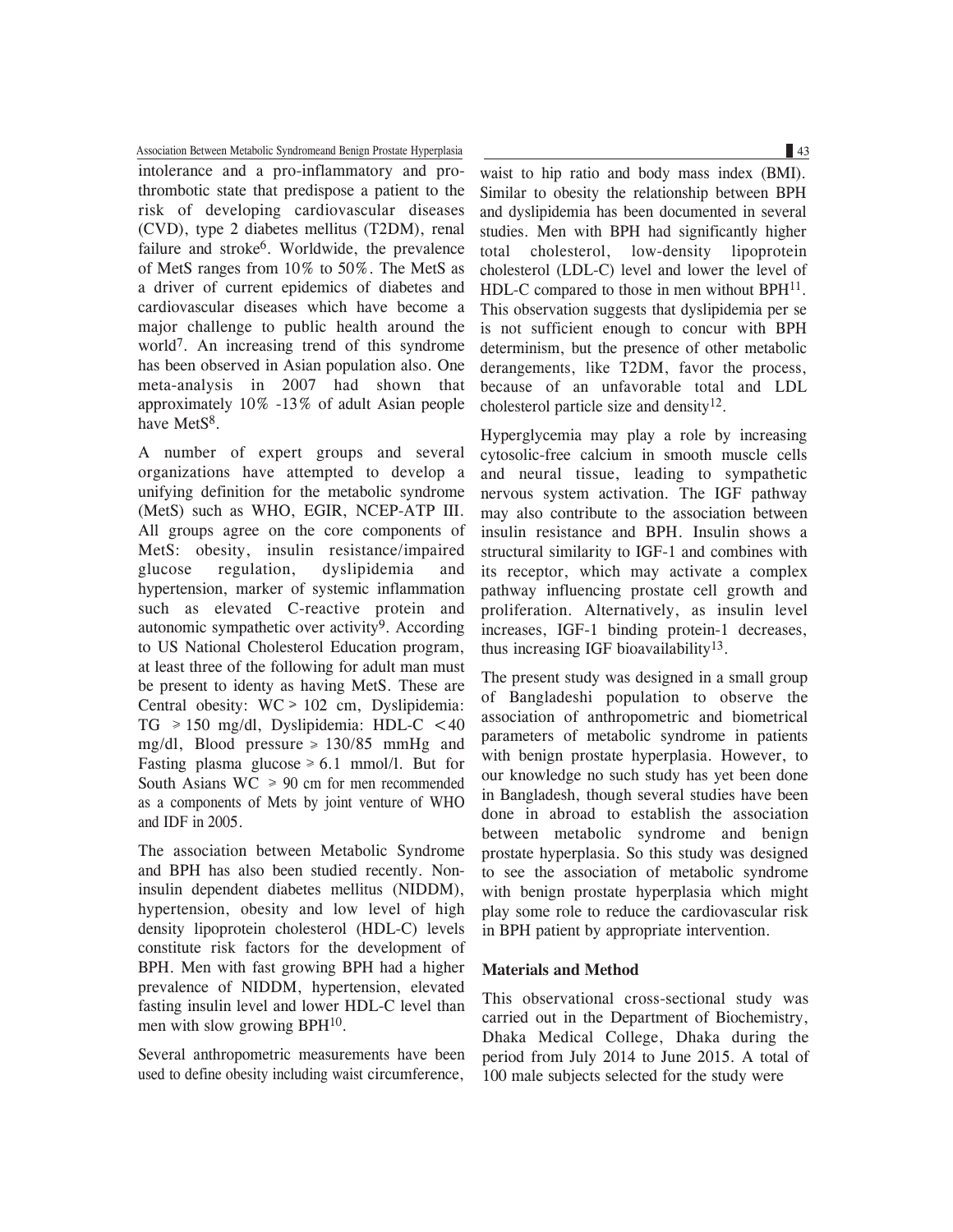#### 44 Bangladesh J Med Biochem 2015; 8(2) T Afroz, N Sultana, MH Rahman, et al

divided into two Groups. Group I consisted of 50 were present, the subject was diagnosed as subjects having BPH and Group II consisted of having metabolic syndrome. Qualitative data age-matched 50 apparently healthy subjects. were expressed as frequency distribution and Along with anthropometric measurements (WC, percentage and quantitative data were expressed BMI, and WHR) BP, fasting blood glucose and as  $mean \pm SD$ . Data were analysed using lipid profile were assessed and compared windows based computer software device with between Groups to observe the association Statistical Package for Social Science (SPSS) between MetS and BPH. A preformed data version 20.0. Comparison between groups was collection sheet was used to record the data.

venous blood was collected from median cubital  $\leq 0.05$  was taken as level significance. was detached from the nozzle and 3 ml of blood As shown in table-I, mean $\pm$ SD of age was was transferred immediately into a dry and clean  $59.8 \pm 5.1$  years in Group I and  $58.7 \pm 5.7$ years plain test tube and rest 2 ml of blood was in Group II. There was no statistically collected in a Na-Fluoride containing tube. significant difference in age between Groups eppendorff tube for biochemical assay. All the significantly higher in Group II  $(93.5 \pm 11.0)$ biochemical tests were performed in the cm) than in Group I (85.9 $\pm$ 9.4 cm) and p-value Department of Biochemistry, Dhaka Medical was 0.001. But waist-hip ratio (Group I: vein of each study participants by disposable syringe with all aseptic precautions. The needle Separated serum and plasma were preserved in  $(p > 0.05)$ . College, Dhaka.

### **Laboratory Method**

- Estimation of fasting plasma glucose was done by 'Glucose Oxidase' (GOD-PAP) method.
- Estimation of fasting serum total cholesterol was done by enzymatic end-point (CHOD-PAP) method.
- Estimation of fasting serum triglycerides (TG) was done by enzymatic (GPO-PAP) method.
- Estimation of fasting serum high density lipoprotein (HDL) cholesterol was done by enzymatic end point (CHOD-PAP) method.
- Estimation of fasting serum Low-density lipoprotein (LDL) cholesterol was calculated by using Friedwald's formula.

Metabolic syndrome was diagnosed using the National Cholesterol Education Program (NCEP), Adult Treatment Panel, ATP III Guideline (2005). If three or more of the criteria

done by chi square  $(x^2)$  test and unpaired After 10-12 hours of overnight fasting, 5 ml of student's 't' test as appropriate. The p value

### **Results**

Waist circumference was  $0.85 + 0.06$  and Group II:  $0.86 + 0.05$  and BMI (group I:  $26.9 \pm 3.8$  kg/m<sup>2</sup> and Group II:  $27.5 \pm 3.9$  kg/m<sup>2</sup>) were almost same in both Groups and the differences were not statistically significant  $(p>0.05)$ . Systolic BP was slightly higher in group I ( $125 \pm 15$  mmHg) than that of Group II  $(122+7 \text{ mmHg})$  and diastolic BP was also slightly higher in group I (84 $\pm$ 9 mmHg), than that of Group II  $(82 \pm 5.0 \text{ mmHg})$  but differences were not statistically significant  $(p>0.05)$ .

**Table I:** Comparison of various components of metabolic syndrome (Anthropometric measurements) in group I and group II

|                                                                       | Group                              |                                     |         |  |
|-----------------------------------------------------------------------|------------------------------------|-------------------------------------|---------|--|
| Components of metabolic syndr<br>ome<br>(Anthropometric measurements) | Group I<br>$(n=50)$<br>$Mean + SD$ | Group II<br>$(n=50)$<br>$Mean + SD$ | p value |  |
| Age (years)                                                           | $59.8 + 5.1$                       | $58.7 + 5.7$                        | 0.349   |  |
| Waist circumference (WC)                                              | $85.9 + 9.4$                       | $93.5 + 11.0$                       | 0.001   |  |
| Waist-hip ratio (WHR)                                                 | $0.85 + 0.06$                      | $0.86 + 0.05$                       | 0.668   |  |
| BMI $(kg/m2)$                                                         | $26.9 + 3.8$                       | $27.5 + 3.9$                        | 0.438   |  |
| Systolic BP (mmHg)                                                    | $125 + 15$                         | $122 + 7$                           | 0.190   |  |
| Diastolic BP (mmHg)                                                   | $84 + 9$                           | $82 + 5.0$                          | 0.279   |  |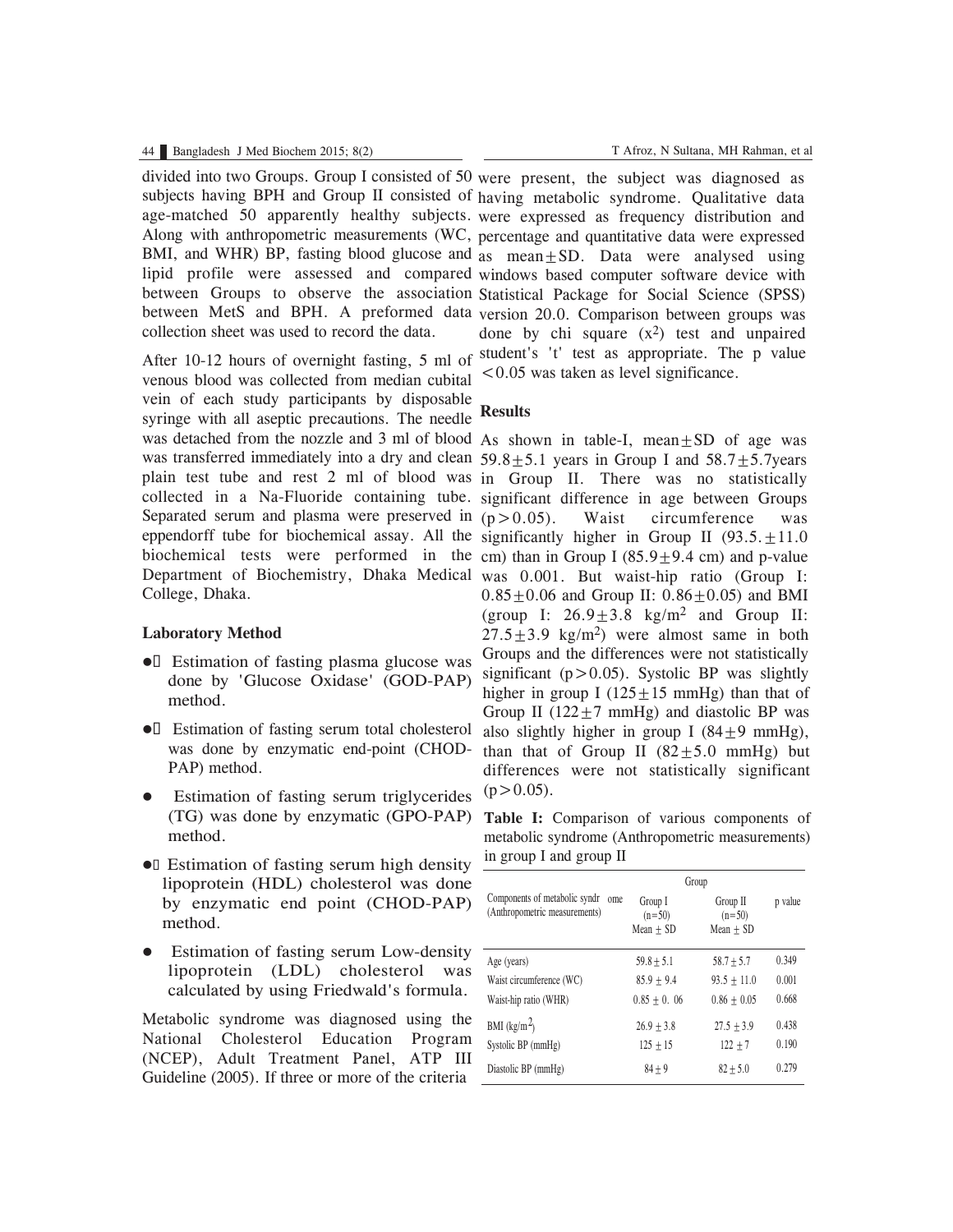Association Between Metabolic Syndromeand Benign Prostate Hyperplasia 45

Table II shows lipid profile and FPG of the study groups. Triglyceride was significantly higher in group I  $(191.3+33.9 \text{ mg/dl})$  than in group II  $(159.2 \pm 45.5 \text{ mg/dl})$  and HDL-C was significantly lower  $(37.8 \pm 3.1 \text{ mg/dl})$  in group I than in group II  $(41.3 \pm 5.2 \text{ mg/dl})$ , p < 0.05. Fasting plasma glucose was significantly higher in group I  $(5.70 \pm 0.60$ mmol/l) than in group II  $(5.13 \pm 0.97$ mmol/l), p < 0.05. Differences in TC and LDL-C was not significant between groups,  $p > 0.05$ .

**Table II:** Comparison of lipid profile and FPG in group I and group II

|                                                            | Group                                |                                       |                      |
|------------------------------------------------------------|--------------------------------------|---------------------------------------|----------------------|
| <b>Components of metabolic</b><br>syndrome (Lipid profile) | Group I<br>$(n=50)$<br>Mean $\pm$ SD | Group II<br>$(n=50)$<br>Mean $\pm$ SD | p value              |
| Total cholesterol (mg/dl)                                  | $167.8 \pm 37.1$                     | $179.8 \pm 67.8$                      | 0.277                |
| $HDL-C$ (mg/dl)                                            | $37.8 \pm 3.1$                       | $41.3 \pm 5.2$                        | $0.001*$             |
| $LDL-C$ (mg/dl)                                            | $105.8 \pm 29.9$                     | $110.9 + 25.4$                        | 0.358                |
| Triglyceride (mg/dl)<br>Fasting plasma glucose (mmol/l)    | $191.3 \pm 33.9$<br>$5.70 + 0.60$    | $159.2 + 45.5$<br>$5.13 \pm 0.97$     | $0.001*$<br>$0.001*$ |

Table III shows comparison of various components of MetS according to NCEP-ATP III (2005) criteria among group I and group II. There were significant differences in all of the components of metabolic syndrome between group I and group II. Hypertension was present in  $72\%$  (n = 36) and 44% ( $n = 22$ ) of subjects in group I and group II respectively. FPG was high in group I,  $24\%$  (n = 12) and in group II it was  $12\%$  (n = 6). WC was low in group I  $26\%$  (n = 13) and in group II it was  $62\%$  (n = 31). HDL-C was low in group I, 80% (n = 40) and in group II, 40% (n = 20). TG was high in group I,  $90\%$  (n = 45) and in group II,  $54\%$  (n = 27). All these results were statistically significant except FPG (p value in  $BP = 0.005$ ; in  $FPG = 0.118$ ; in  $WC = 0.001$ ; in  $HDL-C= 0.001$  and in TG= 0.001).

**Table III:** Comparison of components of MetS according to NCEP-ATP III (2005) criteria in group I and group II

|            | Component of metabolic<br>syndrome | Group I<br>$(n=50)$<br>$n(\%)$ | Gro up<br>Group II<br>$(n=50)$<br>$n(\%)$ | p value | OR (95% CI)          |  |
|------------|------------------------------------|--------------------------------|-------------------------------------------|---------|----------------------|--|
| <b>BP</b>  | $\geq 130/85$                      | 36(72)                         | 22(44)                                    |         |                      |  |
|            | < 130/85                           | 14 (28)                        | 28 (56)                                   | 0.005   | $3.27(1.42 - 7.52)$  |  |
| <b>FPG</b> | $\geq 6.1$ mmol/L                  | 12(24)                         | 6(12)                                     | 0.118   |                      |  |
|            | $< 6.1$ mmol/L                     | 38 (76)                        | 44 (88)                                   |         | $2.31(0.79 - 6.76)$  |  |
| WC         | $\geqslant 90$ cm                  | 13(26)                         | 31(62)                                    | 0.001   | $0.21(0.09 - 0.50)$  |  |
|            | $< 90$ cm                          | 37(74)                         | 19(38)                                    |         |                      |  |
| HDL-C      | $\geqslant$ 40 mg/dl               | 40 (80)                        | 20(40)                                    | 0.001   | $6.00(2.45 - 14.67)$ |  |
|            | $> 40$ mg/dl                       | 10(20)                         | 30(60)                                    |         |                      |  |
| TG         | $\geqslant$ 150 mg/dl              | 45 (90)                        | 27(54)                                    | 0.001   |                      |  |
|            | $< 150$ mg/dl                      | 05(10)                         | 23(46)                                    |         | $7.66(2.61 - 22.54)$ |  |

Table IV shows that prevalence of metabolic syndrome in benign prostate hyperplasia was 72% (36 out of 50 study subjects) in group I. In Group II it was 38% (19 out of 50 persons) and OR: 4.19 (1.81-9.72) at 95% CI,  $p=0.001$ .

**Table IV:** Prevalence of metabolic syndrome in group I and group II

| $n = 50$ | Group I Group II<br>$n = 50$ | Total                                                    | OR p-value 95%CI |  |
|----------|------------------------------|----------------------------------------------------------|------------------|--|
|          |                              | $36(72.0\%)$ 19(38.0%) 55(55.0%) 4.19 0.001* 1.81 - 9.72 |                  |  |

#### **Discussion**

Benign prostate hyperplasia (BPH) is a progressive condition characterised by prostate enlargement leading to lower urinary tract symptoms (LUTS). Metabolic Syndrome is a cluster of cardiovascular risk factors including central obesity, atherogenic dyslipidemia, hypertension, insulin resistance with compensatory hyperinsulinemia and glucose intolerance. Metabolic Syndrome has been associated with an increased risk of BPH in several observational studies done in abroad but no published data was found about the association between MetS and BPH in Bangladesh<sup>14,15</sup>. We tried to determine the metabolic syndrome or its components among benign prostate hyperplasia patients and apparently healthy men for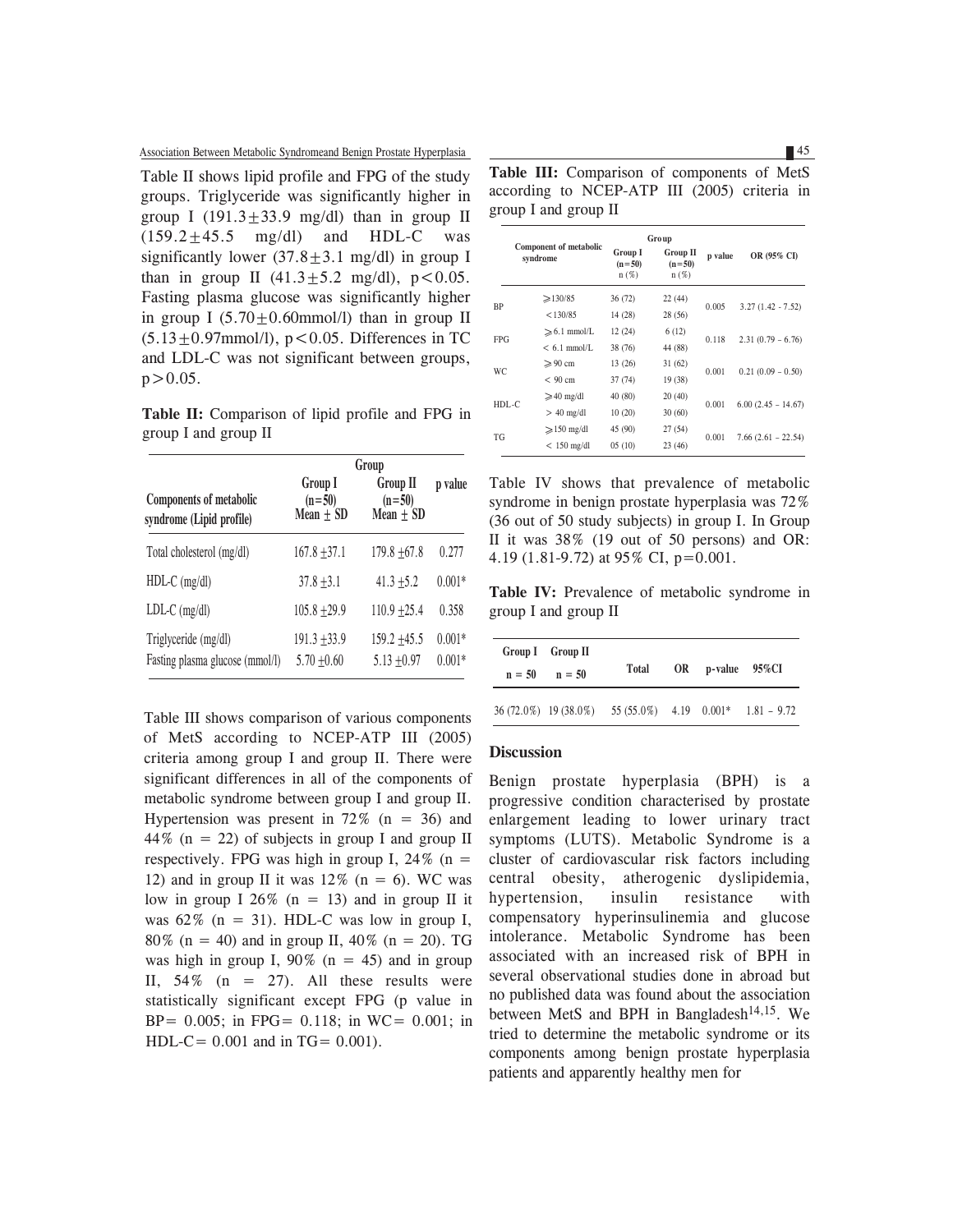46 Bangladesh J Med Biochem 2015; 8(2) T Afroz, N Sultana, MH Rahman, et al

assessment of association of MetS with BPH.

To establish the purpose of this cross-sectional study, 50 BPH patients and 50 apparently healthy individuals were taken as group I and group II respectively. The serum lipid profile, fasting plasma glucose and several anthropometric measurements were assessed and statistically compared between groups to observe the association between metabolic syndrome and benign prostate hyperplasia.

Benign prostate hyperplasia (BPH) was seen among elderly people. In this study, age was matched in both groups and age range was 40-70 years. Mean  $(\pm SD)$  age was 59.8 $\pm$ 5. 1 years in group I and  $58.7 \pm 5.7$  years in Group II and the difference was not statistically significant  $(p>0.05)$ . Isa MM et al. also found the similar results in their findings<sup>1</sup>. In the study conducted by Jeon et al<sup>16</sup> it was shown that prevalence of BPH increases with increase in age which is similar to our study.

In our study different anthropometric measurements of components of MetS were taken to observe the association between MetS and BPH. WC was significantly higher in Group II (93.5  $\pm$  11.0 cm) than that in Group I (85.9 ± 9.4 cm) and p-value was 0.001. So, WC was significantly increased in healthy individuals of our study. This may be due to sampling bias where maximum admitted patients in Group I came to DMCH from low socioeconomic Group, mostly living in rural areas and generally have ill health. But the participants of Group II were taken by personal contact from Dhaka city, which were mixed urban and rural population of mixed socioeconomic condition and with average health status. A study reported that waist circumference  $> 90$  cm is an important risk factor for prostate hyperplasia<sup>17</sup> which was not consistent with our study.

Waist-hip ratio (Group I:  $0.85 \pm 0.06$  and Group II:  $0.86 \pm 0.05$  was almost same in both the groups in our study and the difference was not statistically significant  $(p>0.05)$ . The study observed the small but statistically insignificant

difference in BMI among participants  $(\text{mean} \pm \text{SD}:26.9 \pm 3.8 \text{ kg/m}^2 \text{ in } \text{group } I \text{ vs }$  $27.5\pm3.9$  kg/m2 for group II), p=0.438, which agree with another study done the abroad<sup>2</sup>. This study showed that systolic BP was slightly higher in group I (125  $\pm$  15 mmHg) than that of Group II ( $122 \pm 7$  mmHg) but the difference was not statistically significant  $(p>0.05)$ . Similarly, diastolic BP was non-significantly slightly higher in Group I (84 $\pm$ 9 mmHg) than that of Group II  $(82 \pm 5.0 \text{ mmHg})$ . Similarly, a study reported that men with a history of hypertension had a 1.5 fold higher risk of developing moderate-tosevere BPH/LUTS<sup>18</sup>.

In our study mean $\pm$ SD of fasting plasma glucose was significantly higher in Group I than that in Group II  $(5.7 \pm 0.60 \text{ mm})$  vs 5.13 $\pm$ 0.97 mmol/l and p=0.001). A similar conclusion was drawn by a population based study of African-American men aged 40-79 years and BPH patients reporting a diabetic history and high fasting plasma glucose have a 2 fold increase in risk of developing moderate to severe LUTS<sup>18</sup>.

In this study lipid profile of the study Groups were assessed. Triglyceride was higher in Group I  $(191.3 \pm 33.9 \text{ mg/dl})$  than in Group II  $(159.2 \pm 45.5 \text{mg/dl})$  and HDL-C was lower  $(37.8 \pm 3.1 \text{ mg/dl})$  in Group I than that in Group II  $(41.3 \pm 5.2 \text{ mg/dl})$  and both results were statistically significant  $(p<0.05)$ . Nonsignificant( $p > 0.05$ ) differences were observed in total cholesterol (Group I:  $167.8 \pm 37.1$ mg/dl; group II: 179.8  $\pm$  67.8 mg/dl) and LDL-C (Group I:105.8  $\pm$  29.9 mg/dl; Group II : 110.9  $\pm$  25.4 mg/dl) between Groups. This study observed that the level of HDL-C was significantly lower in men with BPH  $(37.8 \pm 3.1 \text{mg/dl}$  vs  $41.3 \pm 5.2 \text{mg/dl}$ , p <0.001)11. This study showed that reduced HDL-C and increased TG level were noted to be the main determinants of MetS related prostate enlargement 19.

Our study showed significant differences of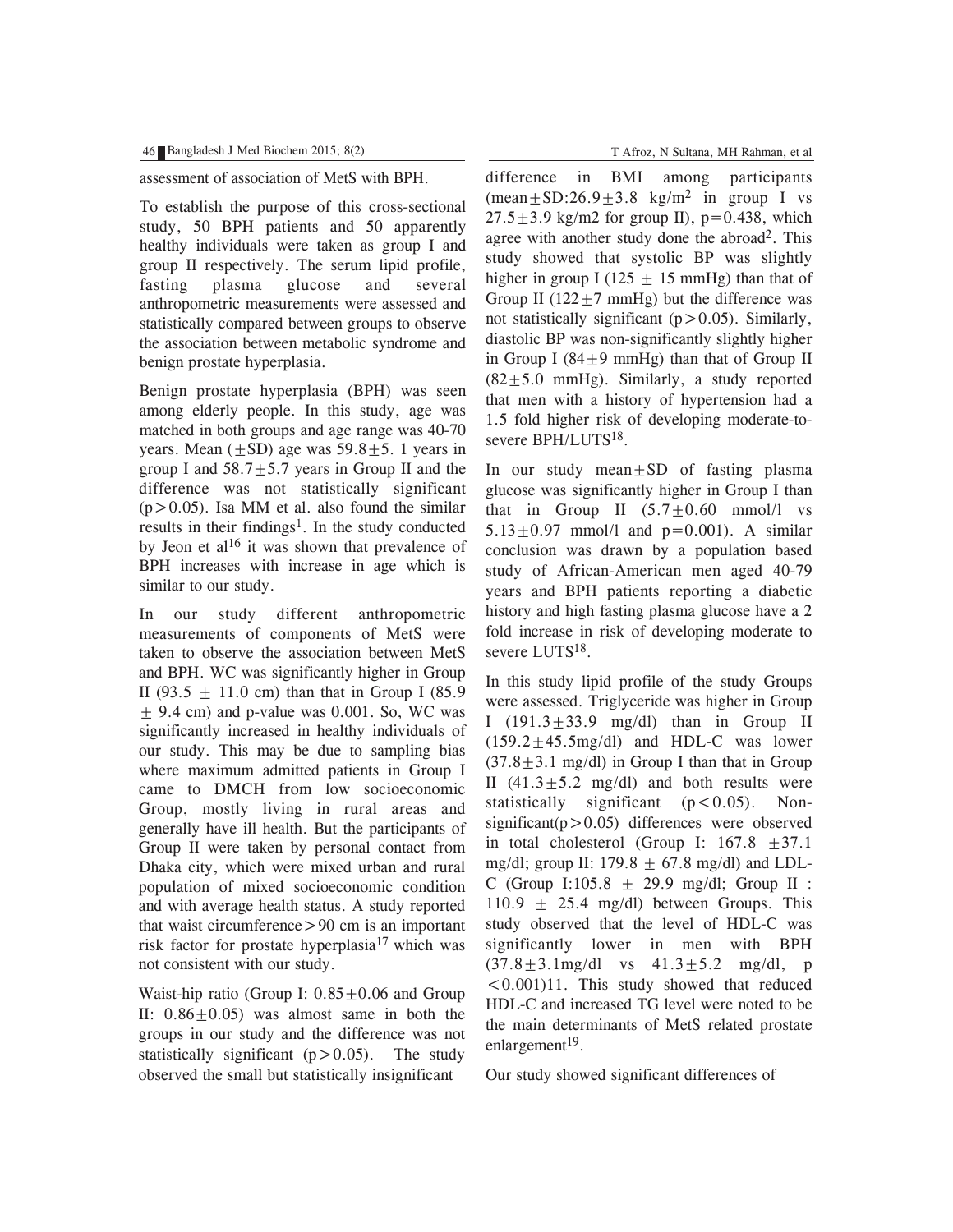Association Between Metabolic Syndromeand Benign Prostate Hyperplasia  $47$ 

various components of metabolic syndrome according to NCEP-ATP III (2005) criteria between study Groups. Hypertension was significantly higher in Group I: 36 (72%) than that in Group II: 22  $(44\%)$  with OR  $(95\%$  CI): 3.27 (1.42-7.52); p=0.005. FPG was nonsignificantly higher in Group I: 12 (24%) than that in Group II: 6 (12%)OR:2.31 (0.79-6.76);  $p=0.118$ . HDL-C was low in Group I: 40  $(80\%)$  than Group II: 20  $(40\%)$  which was statistically significance as OR: 6.00(2.45- 44.67); p=0.001. TG was higher in Group I: 45  $(90\%)$  than that in Group II: 27 (54%) as OR: 7.66(2.61-22.54); p=0.001. All the results were statistically significant except FPG (p value in BP: 0.005; in FPG: 0.118; in HDL-C: 0.001; in TG: 0.001). But WC was higher in Group II: 31 (62%) than in Group I: 13 (26%), p= 0.001. Many other studies observed similar findings showing that metabolic syndrome or components of metabolic syndrome are risk factors for prostate hyperplasia<sup>2,14</sup>. But some studies from Asian populations failed to show possible association between metabolic syndrome and benign prostate hyperplasia20,21.

The prevalence of metabolic syndrome in benign prostate hyperplasia was 72% (36 out of 50 patients) and in healthy adults it was 38% (19 out of 50 persons) with OR: 4.19 (1.81-9.72) at 95% CI. Total prevalence of metabolic syndrome in both BPH patients and healthy adults was 55% (55 out of 100 study subjects). This finding supported that there seems to be an association between metabolic syndrome and benign prostate hyperplasia.

It may be concluded that Metabolic syndrome or its components are more common in benign prostate hyperplasia patients. Routine investigations to detect MetS in BPH patients may help to reduce the risk of cerebrovascular diseases, cardiovascular diseases and type 2 diabetes mellitus with appropriate and timely intervention.

#### **References**

- 1. Issa MM and Regan TS. Medical therapy for benign prostate hyperplasia present and future impact. **Am J Manag Care** 2007; **13:** S4-9.
- 2. Dahle SE, Chokkalingam AP, Gao YT, Deng J, Stanczyk FZ, Hsing A. Body size and serum levels of insulin and leptin in relation to the risk of benign prostatic hyperplasia. **J Urol** 2002; **168:** 599-5.
- 3. Kupelian V, McVary KT, Kaplan SA, et al. Association of lower urinary tract symptoms and the metabolic syndrome: results from the Boston Area Community Health Survey. **J Urol** 2009; **182:** 616-24.
- 4. Jerde and Bushman.'IL-1 induces IGF-dependent epithelial proliferation in prostate development and reactive hyperplasia. **Science Signaling** 2009; **2:** 49.
- 5. Thompson TC and Yang G. Regulation of apoptosis in prostate disease. **Prostate Supp** 2000; **9:** 25-3.
- 6. Gisondi P, Tessari G, Conti A, Piaserico S, Schianchi S, Peserico. Prevalence of metabolic syndrome in patients with psoriasis: a hospitalbased case-control study'. **Br J Dermatol** 2007; **157:** 68-5.
- 7. Cameron AJ, Show JE, Zimmet PZ. Metabolic syndrome prevalence in worldwide population. **Endourinal metab clin North Am** 2004; **33(2):** 351-76
- 8. Nahar S, Rahman MZ, Ullah M, Debnath BC, Sultana N, Farhad CMRQ Prevalence of Metabolic Syndrome in newly diagnosed Type 2 Diabetes Mellitus. **Cardiovasc** 2011; **4(1):** 17-8.
- 9. Kasturi S, Russell S, Mcvary KT. Metabolic syndrome and lower urinary tract symptoms secondary to benign prostate hyperplasia. **Curr Urol Rep** 2006; **7:** 288-4.
- 10. Hammarsten J, Högstedt B Hyperinsulinaemia as a risk factor for developing benign prostate hyperplasia'. **Eur Urol** 2001; **39:** 151-7.
- 11. Nandeesha H, Koner BC, Dorairajan LN, Sen SK. Hyperinsulinemia and dyslipidemia in non-diabetic benign prostate hyperplasia. **Clin Chim Acta** 2006; **370:** 89-4.
- 12. Parsons JK, Carter HB, Partin AW. Windham BG, Metter EJ, Ferrucci L. 'Metabolic factors associated with benign pro-static hyperplasia. **J Clin Endocrino Metab** 2006; **91:** 2562-8.